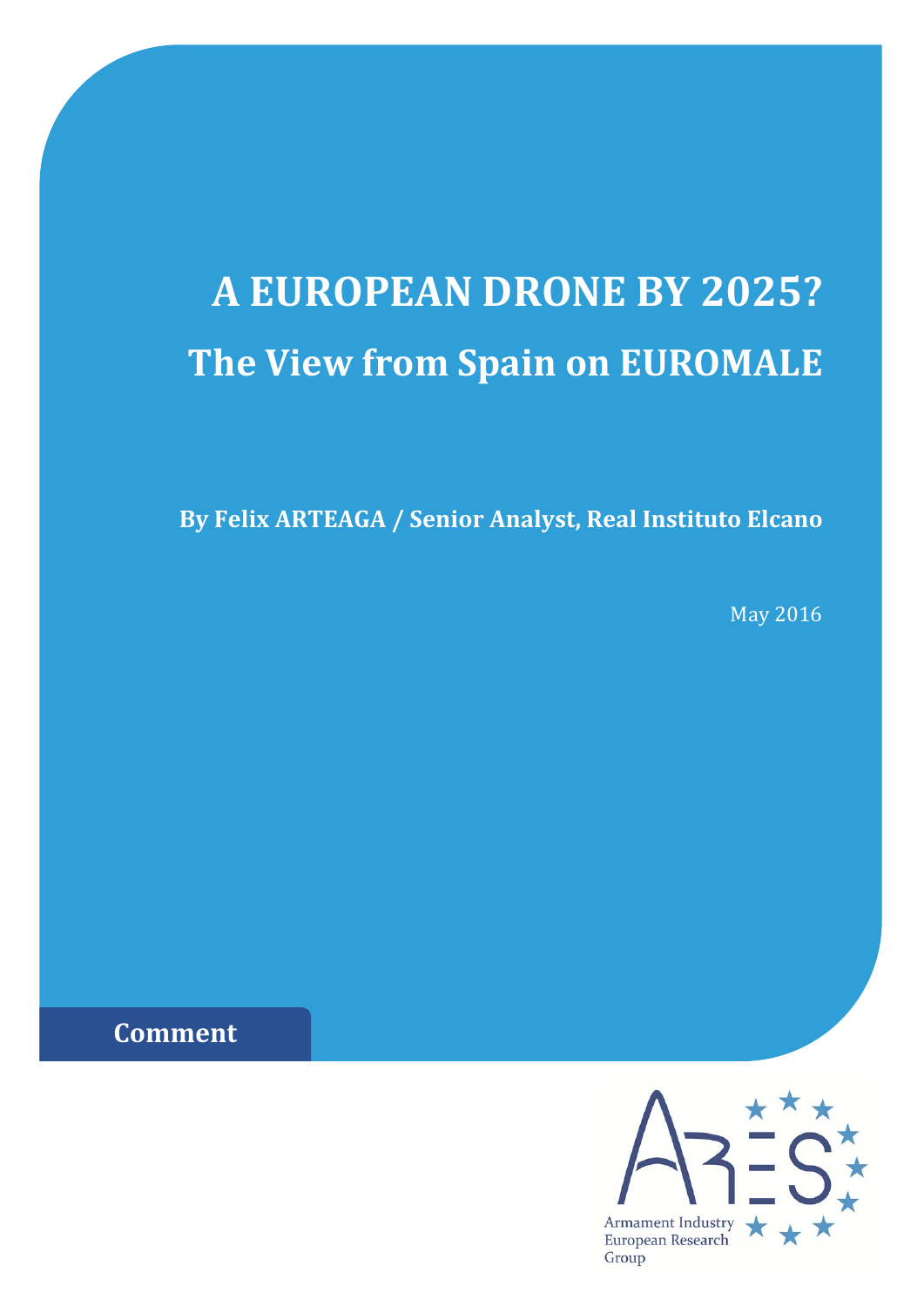I n February 2015, after several years of overlapping initiatives and projects, the Spanish Ministry of Defence approved the RPAS Master Plan<sup>1</sup>. It identifies the required capabilities in the field of Remotely Piloted Air Spanish Ministry of Defence approved the RPAS Master Plan<sup>1</sup>. It identifies the required capabilities in the field of Remotely Piloted Aircraft Systems for the period 2015-2026. The Master Plan was designed to assess the RPAS state-of-the-art and identify the needs of the Armed Forces at short  $(2016)$ , medium  $(2020)$  and long  $(2026)$  term.

According to the assessment, Spain had no RPAS system in the category of over 600 kg (Class III). The Master Plan therefore advised immediate procurement of RPAS as a temporary bridging solution. It also recommended entry into a European research and development program that could deliver an advanced RPAS around 2017-2020. Accordingly, Spain evaluated and acquired the on-the-shelf American MO-9 Reaper as an interim solution to cover the lack of RPAS Class III systems and began to consider pros and cons of entering into a European co-operative program.

### **THE MASTER PLAN**

The decision to join the European MALE RPAS programme (Medium Altitude Long Endurance Remotely Piloted Aircraft System) was based on operational, technological and political factors. In the operational field, the program would permit Spanish Armed Forces to acquire a strategic/operational capability able to match their Intelligence, Surveillance and Reconnaissance requirements (long distance, autonomy, permanence and flexibility). Second, the participation would permit Spanish industry to assess the maturity of the European technologies and to take advantage of the European MALE experience in order to reinforce the national technological and industrial base supporting the lower categories of RPAS (Classes I/II). Such categories offer better opportunities for the Spanish industry to find niches of excellence and open civil and military markets than the upper ones. At the same time, Spain would take advantage of the European efforts to integrate RPAS into common airspace in Europe. Last but not least, the decision to join the European MALE RPAS was motivated by the political will to participate in a new and great European advanced project. This political will is worth taking into account, despite the limited results of the previous European projects (Atalante) and against the opposition of founder members to extend the membership to new partners. 

Spain has contributed to former European co-operative ventures such as the UCAV Neuron project or the European Technology Acquisition Program initiative in order to explore the potential of RPAS to replace or complement the current piloted aircrafts in the long term. Besides this, Spain has a long experience in European cooperative programmes and realises the risks and opportunities ahead. The first obstacle, is the

<sup>&</sup>lt;sup>1</sup> Plan Director RPAS, http://www.defensa.gob.es/Galerias/dgamdocs/plan-director-RPAS.pdf

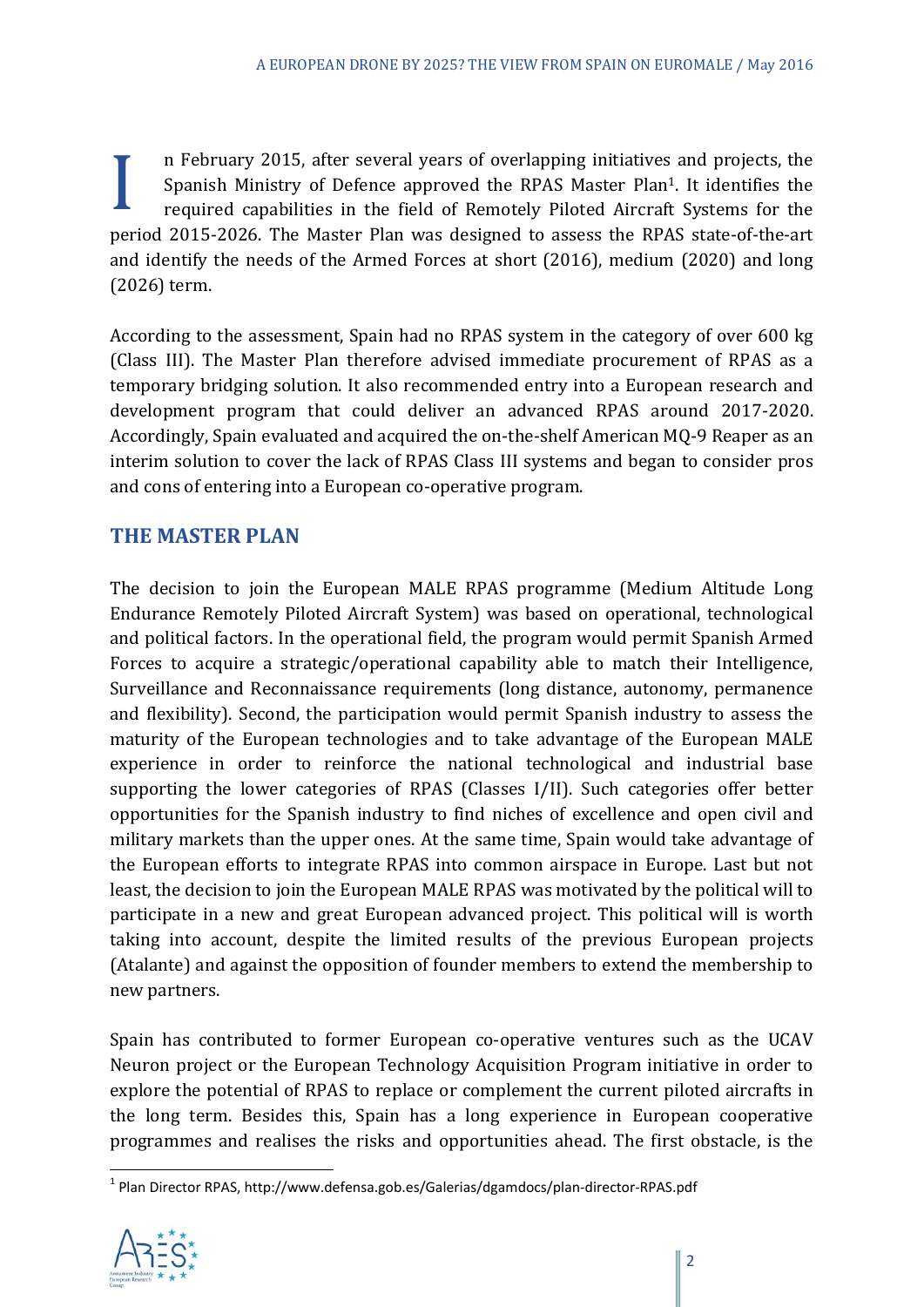absence from the definition phase. This could be decided at the last minute with the approval of the Program Management Authorization (PMA) by the OCCAR Board of Supervisors in November 2015. In two years, the study will have to reconcile operational capabilities, system requirements and financial risks in order to deliver a technical demonstrator vehicle before entering into the phase of development. Cooperative programs are not easy to manage because particular goals of the partners use to diverge even if there are only four members as in the European MALE RPAS in this phase (France, Germany, Italy and Spain initially).

### **GREAT EXPECTATIONS**

The decision to continue with the development and production of the system is contingent upon many factors, and several of them are outside the control of the partners and managers of the program. On the one hand, the rapid pace of technological change threatens the results of long-term research programs applied to the military systems. On the other hand, warfare needs change faster than ever, thus co-operative programs run the risk of delivering military systems to the battlefield too late, and with little military utility. Therefore, the potential cutting-edge technology of the future European MALE RPAS is key to compete with third countries for external markets. That factor will determine the number of RPAS to be acquired for each State member, pooled among them or delivered to third customers.

As Spain expects some technological returns for its industrial base, the decision to continue with the development phase will be based mainly on the potential spin-offs of the project for the lower spectrum of RPAS systems. In this respect, the possibility should also be considered that other non-European competitors may offer significant offsets to European industries at that time. Financing will be another factor to be considered. In times of austerity for the military budgets decisions will have to be costand-risk based. Together with governments and industries it would be convenient to involve the some common funding of the European Union to support the research and development phase. RPAS are considered a CSDP priority for the Council. In addition, the Commission, together with European Defence Agency, are exploring new ways of financing security and defence research and development programs with high impact on the European civil technological and industrial base. Thus their implication in the European MALE RPAS project would make sense.

Finally, and although it is expected that the first system will be delivered in 2025, previous experiences suggest expecting a longer period of delivery and a bigger cost. As in other co-operative programs in the past, delays in the deliveries and cost increases encourage partners and customers to abandon programmes, which in turn further complicates cooperation.

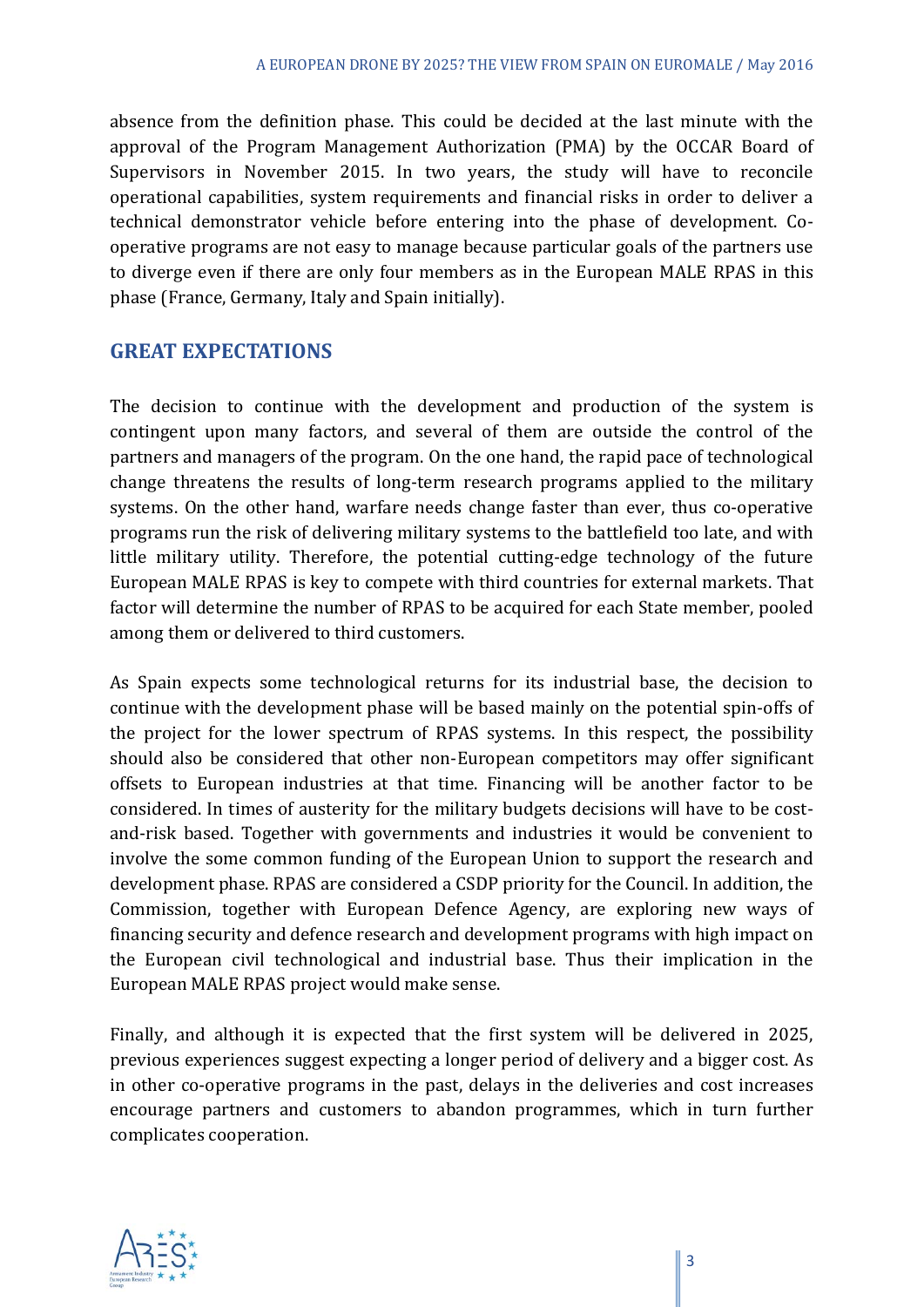To sum up, European MALE RPAS may deliver a critical ISR capability to the Spanish Armed Forces, given the challenges that insurgency and jihadist combatants are posing in North Africa and the Middle East. Spain as an EU and NATO border country will have to resort to MALE RPAS in order to answer those challenges. A common European platform would increase the interoperability of European Armed Forces as well as develop new CSDP pooling & sharing opportunities. Nevertheless, the participation in the European MALE RPAS program will be conducted under strict political and social monitoring, in order to make sure that operational and technical goals are properly achieved.